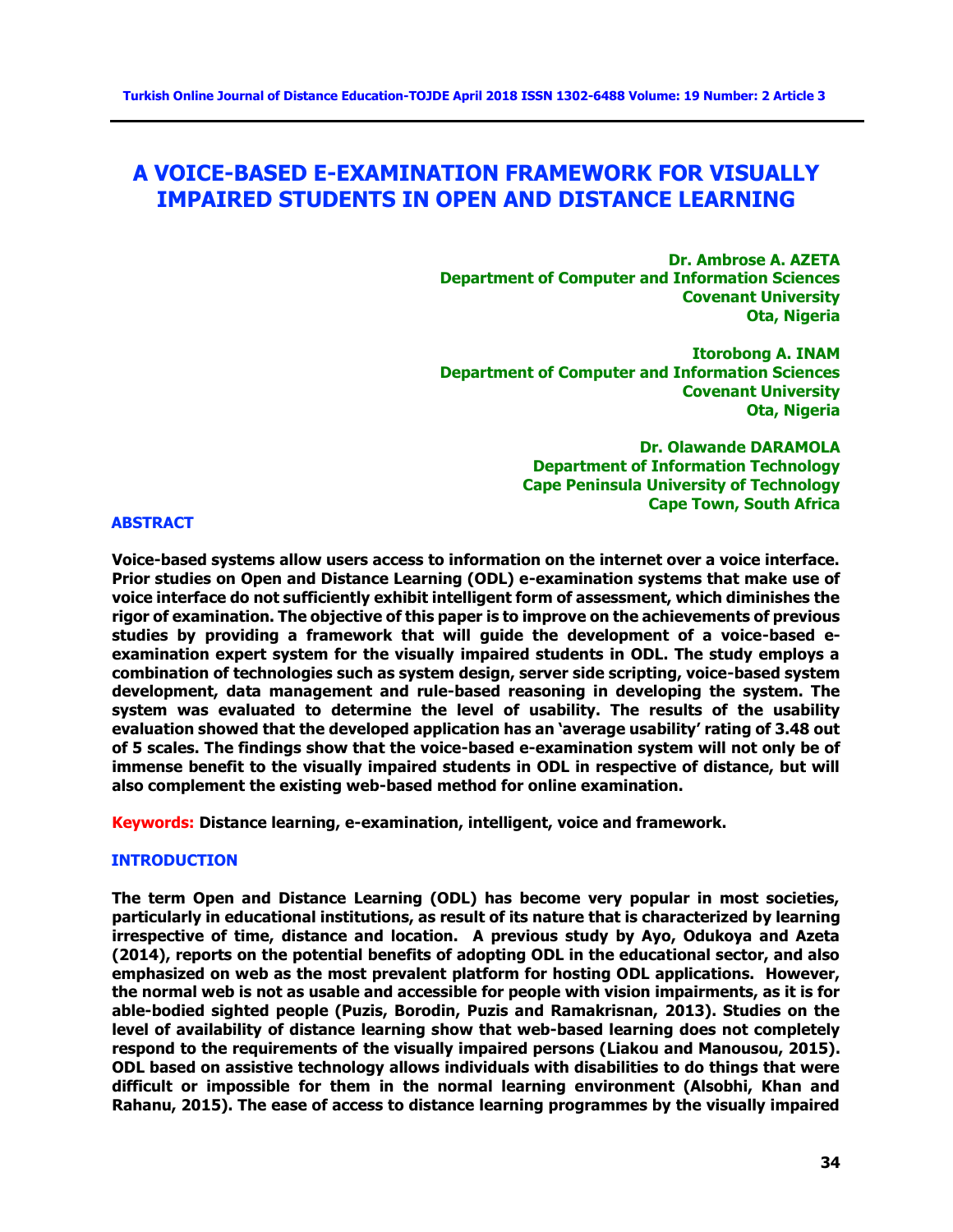**is well-defined by the existence of significant learning resources and its usability (Arditi, 2012). ODL based on assistive technology establishes a system appropriate for persons with disabilities and more predominantly, for individuals with visual impairment, as it can add to their incorporation into the educational and societal environment (Liakou and Manousou, 2015).**

**The National Center for Education Statistics, U.S. Department of Education, Washington DC, is of the opinion that the amount of students with disabilities attending higher institution is on the increase (NCES, 2016). With the rising number of visually impaired people attending tertiary schools, there has been a growing need for assistive technologies that can aid these students. Voice User Interface (SUI) systems are mainly designed for those with visual problems to resolve the issue of web convenience (Azeta, Ayo, Atayero and Ikhu-Omoregbe, 2009). In order to increase the quality of life of the blind and partially sighted persons, special attention needs to be paid to their education (Lucic, Ostrogonac, Sedlar and Selujski, 2015). The application of voice in different fields has achieved an expanding consideration in taking care of different issues using cell phones, and with the advancement in voice technology, text information can be transmitted effortlessly to the user.**

**One very important tool used for implementing VUI systems is VoiceXML. Voice-based systems use technologies that allow users to traverse through a voice system using a cellular phone and voice instructions (Gallivan, Hong, Jordan and Li, 2002). In education, the learning outcome is determined by means of examination. These examinations should be easily available and accessible by all categories of students irrespective of disability. The way examinations are conducted for students with visual impairment is one of a whole range of issues that need to be reconsidered and requires changes and improvements (Papadopoulos, Simaioforidis, Charitakis and Barouti, 2014).**

**Existing ODL web applications are text-based and graphical in nature and therefore sight is required to navigate these systems. A study in [Murphy](http://dblp2.uni-trier.de/pers/hc/m/Murphy:Emma) et al. (2008) analyzed challenges that the visually impaired people have on reading information and navigating the web pages. [Murphy](http://dblp2.uni-trier.de/pers/hc/m/Murphy:Emma) et al. (2008), used a multi-modal approach of combining visual and audio technologies to aid the visually impaired to access the internet. Although accessibility was achieved, some level of intelligence would have further enhanced the convenience of navigating the menu driven dialogue sequence for these categories of students, as a result of their disability. Previous studies on e-examination systems that make use of VUI do not sufficiently exhibit an intelligent form of assessment, which diminishes the rigour of examination. At the level of ODL, what mostly exist are internet technologies that support learning and examination for the able-bodied learners. The visually impaired are therefore neglected in the scheme of technology-enhanced learning. Also, it can be challenging to achieve educational and mental assessments for students who are visually impaired using the normal examination system (Willings, 2016). There is, therefore, a need for a voice-based platform to assist these categories of students and hence the motivation for this research.** 

**The focus of this study is to provide a framework for the implementation of intelligent voicebased e-examination system for the blinds in ODL using voice technologies. The application is an online system that embeds expert knowledge-base to provide intelligent component services on the e-examination system platform. The remaining part of this paper is organized as follows: Section two presents related works. Section three describes the system framework and design with dialogue sequence, and algorithm development. Section four highlights the implementation of the system and usability evaluation. Section five concludes the paper.**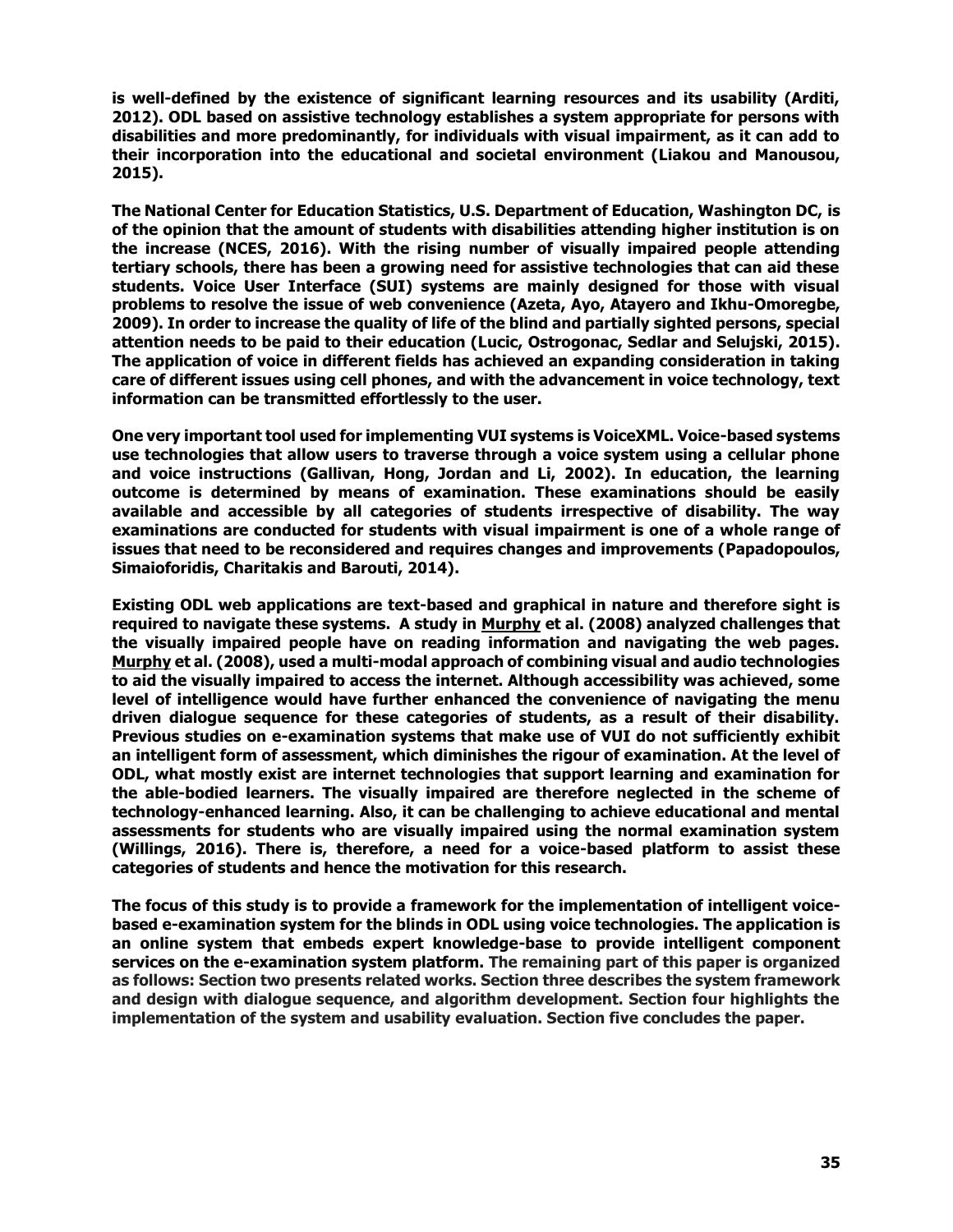#### **RELATED WORKS**

**The issue of accessibility using web and voice is very paramount in the sense of ensuing access for the physically challenged in learning and assessment in an ODL environment (Martyn, 2014). Some prior researches in the area of e-examination focused mainly on the web platform, such as in Choudhury, Borbora and Sarma, (2013); Hatzilygeroudis et al, (2005), using internet technologies and voice technologies (Azeta et al., 2009). Other studies on voicebased learning focused on providing auditory interfaces to the visually impaired learners (García, Ruiz and Pérez, 2012). In a study by García, Ruiz and Pérez (2012), interactive classroom software that offers a way for cross-platform access to internet learning was introduced. A voice system was proposed that assembles a complex voice modules and elearning materials. VoiceXML was used to develop the voice dialogues and ASR and Dual Tone Multi Frequency (DTMF) signals were used for input modality.** 

**Raghuraman, (2004) designed, implemented and deployed a voice-based application called V-HELP system. In the system, a portion of the Computer Science and Engineering (CSE) department website was voice enabled using VoiceXML tool to enable the visually impaired student population to have access to the departmental information. Motiwalla and Qin, (2007) and Motiwalla, (2009), explored the combination of m-Learning applications and voice recognition technologies to reduce access barriers for normal users and visually/mobility impaired users. The system includes an Interactive Voice Response (IVR) system that enabled learning for blind students from higher educational institution of learning.** 

**In Velonis, Milonas, Papazidis and Dimitriou (2009), VoiceCampus, an IVR system for students of the University of Crete, Greece was developed. With the system, students have access to information and examination results which was always made available on the internet. This gives students ease to information and examination results. In [21] an online test system using a visual agent as an auditor that is voice-based was proposed. A one-way question design test was conducted with three groups in order to study the effects of the usage of the agent in the voice-based system. In Azeta et al. (2008), a prototype telephony portal system for course registration and examination known as (CourseRegExamOnline) was developed. The system offers dual access module using VUI and Web User Interface (WUI). WUI provides registration services and access to examination question management.** 

**A lot more studies have been done by different scholars in an attempt to provide intelligent services in the e-examination for the visually impaired in a normal traditional examination system using voice. For instance, Azeta et al. (2009) developed an intelligent voice-based e-Learning system with a multimodal user interface. Case-based Reasoning (CBR) was used as an intelligent component of the system making it possible for the system to reason from experience. The system was used for course registration, voice learning tutorial lectures and examination. The system was designed for normal traditional examination settings where students reside within school campus and stayed in their dormitory.** 

**This study make a contribution to the ODL domain by providing a framework that integrates VoiceXML and expert system for the development of e-examination voice interface in distance learning environment to support the visually impaired students.**

### **RESEARCH DESIGN**

**In designing the proposed framework, schematic diagram symbols were engaged. A usability evaluation of the system was carried out using ISO 9241-11, (1998) to measure the effectiveness, efficiency and satisfaction of the system. In carrying out the field survey of users' opinion of the system, questionnaires were distributed to students. The designed**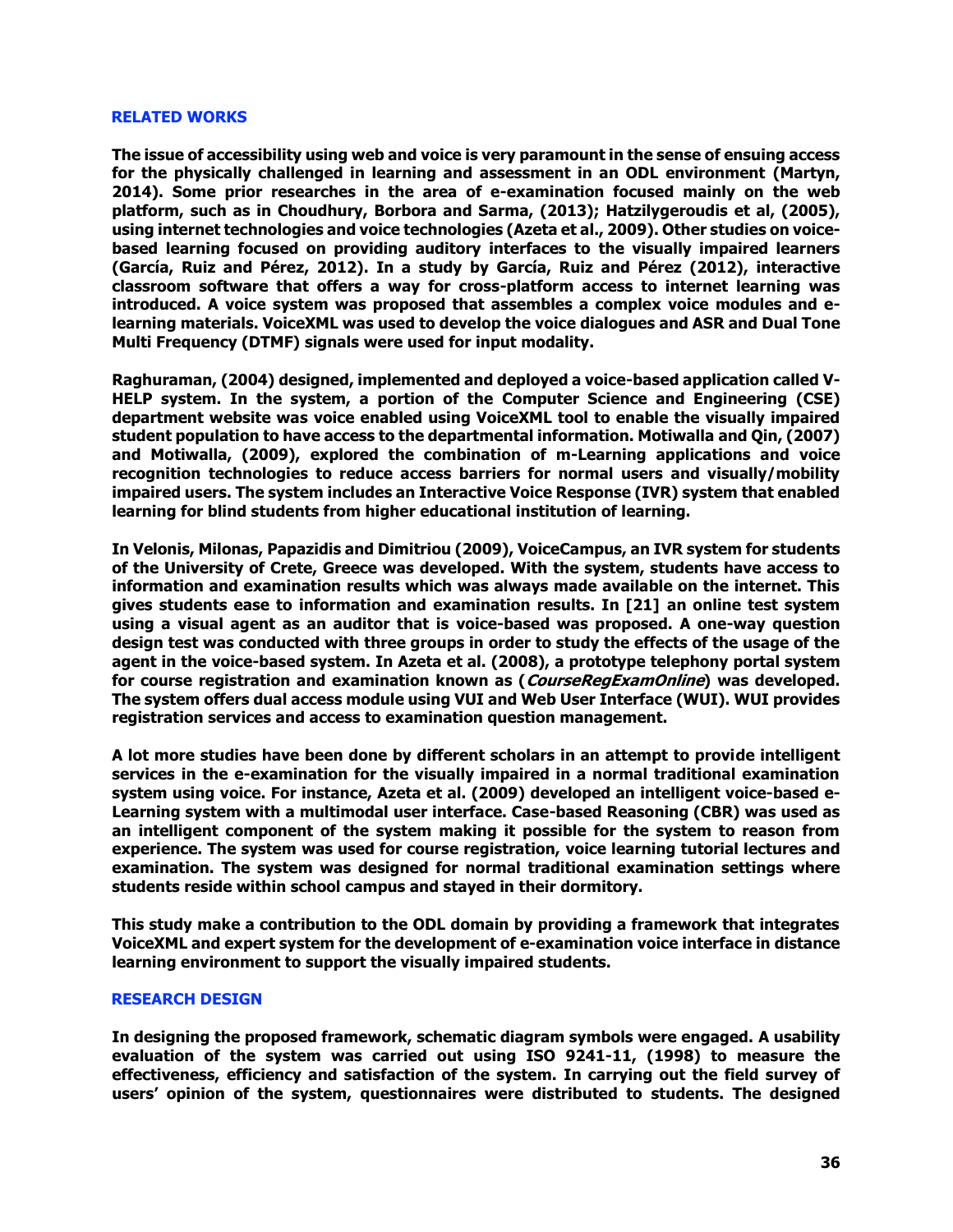**questionnaire had three sections: Background information of respondents (6 questions), user satisfaction (6 questions), effectiveness (5 questions) and efficiency (6 questions). The questions were administered via a five-point rating scale where 1=strongly disagree, 2=disagree, 3=undecided, 4=agree and 5=strongly agree. A total of ten questionnaires were administered and all the responses were received and analyzed. The participants of the usability survey includes university students.**

## **THE PROPOSED FRAMEWORK AND SYSTEM DESIGN**

**The proposed voice-based e-Examination framework is presented in Figure 1. It consists of the presentation tier, business logic tier and data tier.** 

## **Presentation Tier**

**The presentation tier provides users interface for voice and web, and also gives users access to the system using portable and smart devices. The components of the VUI are land and mobile phones. The WUI is made up of PCs and laptop. Users dial into the system using their mobile devices to participate in examination, while the administrator manages the user's profile and uploads examination questions through WUI.**



**Figure 1. The voice-based e-examination framework**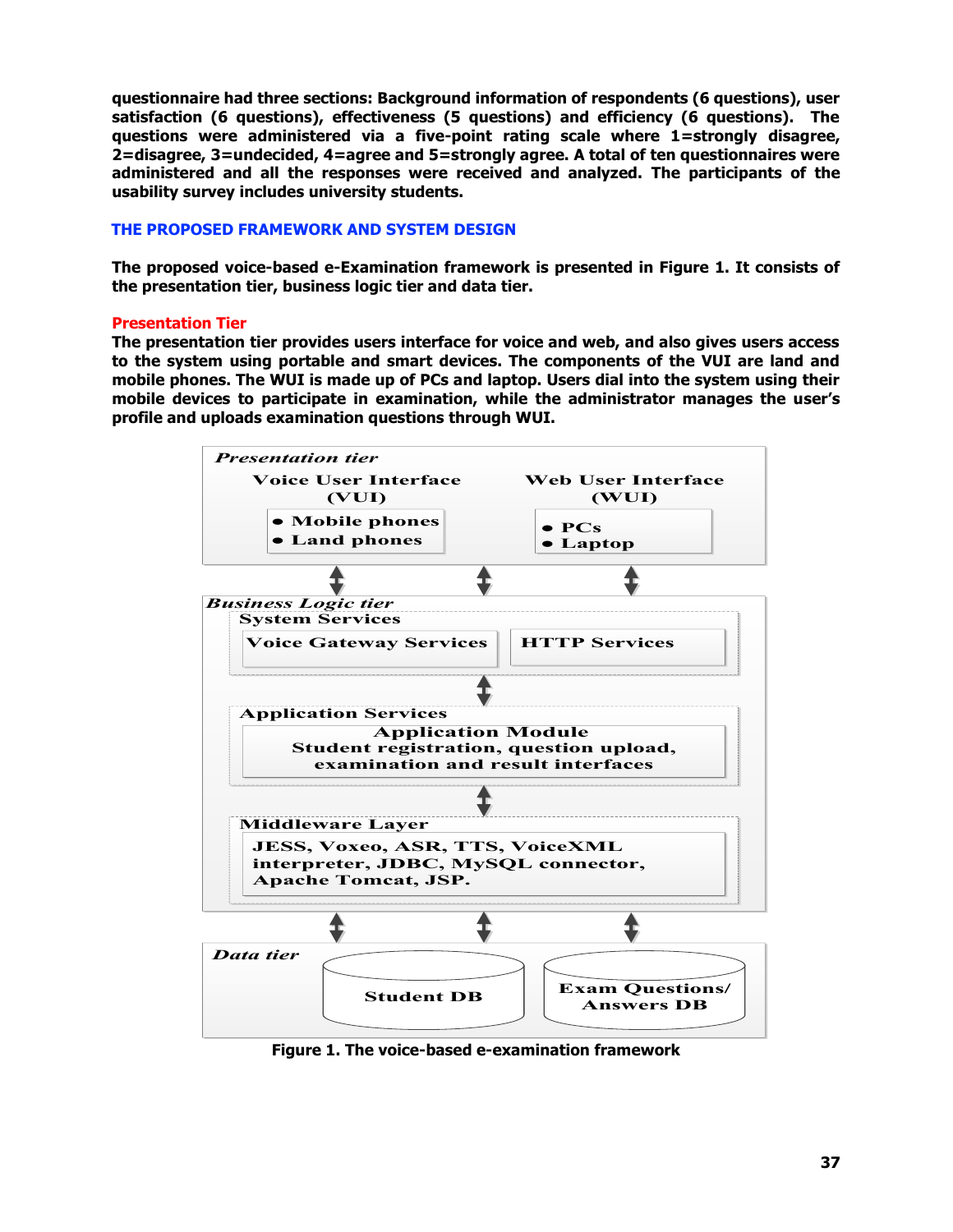### **Business Logic Tier**

**The business logic tier separates the presentation tier and the data tier. It consists of the system services, application services and the middleware layer. The system service components are the voice gateway and Hypertext Transmission Protocol (HTTP) services. The application services are made up of all the system's modules such as student registration, question upload, examination and results processing. A user gets access to the application through the VUI using a mobile phone in real-time. The Text-To-Speech (TTS) and Automatic Speech Recognition (ASR) interpreter, which are the middleware tools, are used for the voice translation. The VoiceXML interpreter communicates through the HTTP services to the Voxeo server. The web application uses the apache tomcat to retrieve information from the database and the VoiceXML interpreter TTS sends the response to the caller using voice. The middleware layer comprise of the tools engaged in the system development such as expert system, voice technologies, server side processing and database.**

## **Data Tier**

**The data tier provides Database Management System (DBMS) functionalities. The data tier contains information about the students, course, program, questions, answers and results. MySQL was used to implement the database.** 

## **Class Structure Model**

**The class model for the e-examination system database is shown in Figure 2. Each class has three compartments. The class name, the attribute names and methods (the operations to be carried out on attribute). The lines show association between the classes. The examination taken by students is determined by the courses registered.**



**Figure 2. A Class Diagram for the e-Examination System Database**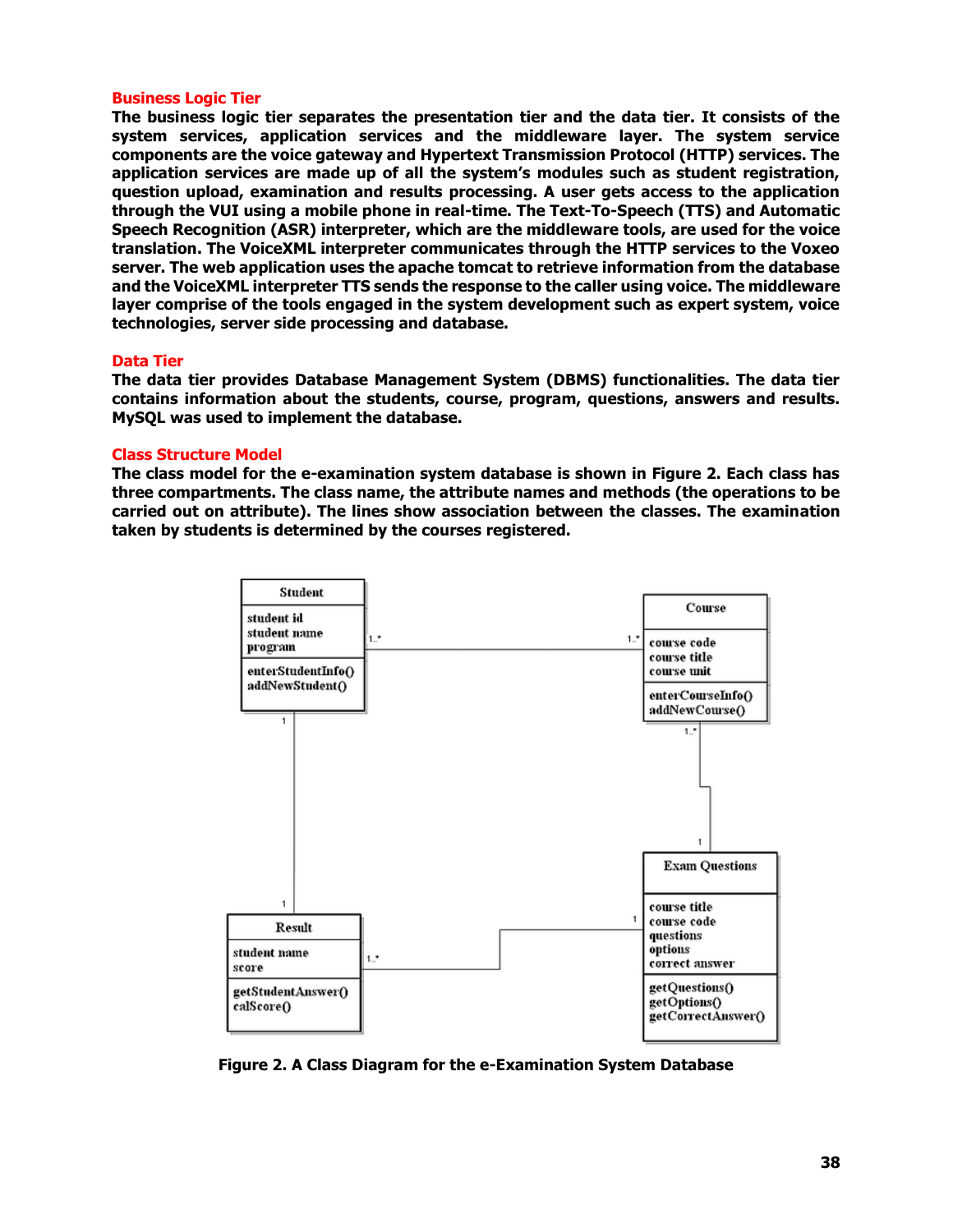### **The Dialogue Sequence**

**The pseudocode for the dialogue sequence used for the design of the system is shown in Figure 3. When a user dial into the system, the user will have to undergo certain conversation with the system in order to accomplish the desired task. The dialogue sequence shows how the system will be used by the users. It contains a system prompt that says a welcome message to the user, which is followed by sets of menu options in form of conditional statement using IF statement.**



**Figure 3. Pseudocode for the Dialogue Sequence**

# **Algorithm development**

**In generating the sets of questions, the Fisher-Yates shuffling algorithm in Olu, (2012), was used to activate randomization of examination questions as shown in Figure 3. The algorithm describe a situation whereby a random item is selected and swapped with another item before an array of N locations is created. This results in generation of random numbers, comparison of generated numbers with previous number in array, leading to generation of examination questions. In the design of the system, the role and interaction of the users were modeled using the Unified Modeling Language (UML) which involves use case diagram, class diagram, activity diagram and sequence diagram.** 

# **SYSTEM IMPLEMENTATION AND EVALUATION**

**The VUI of the system was implemented using VoiceXML and the speech engine used was Voxeo Prophecy (Voxeo Prophecy, 2003). Java Expert System Shell (JESS) was used for enabling the expert system functionalities. The shuffling algorithm for generating random questions is contained in Figure 4.**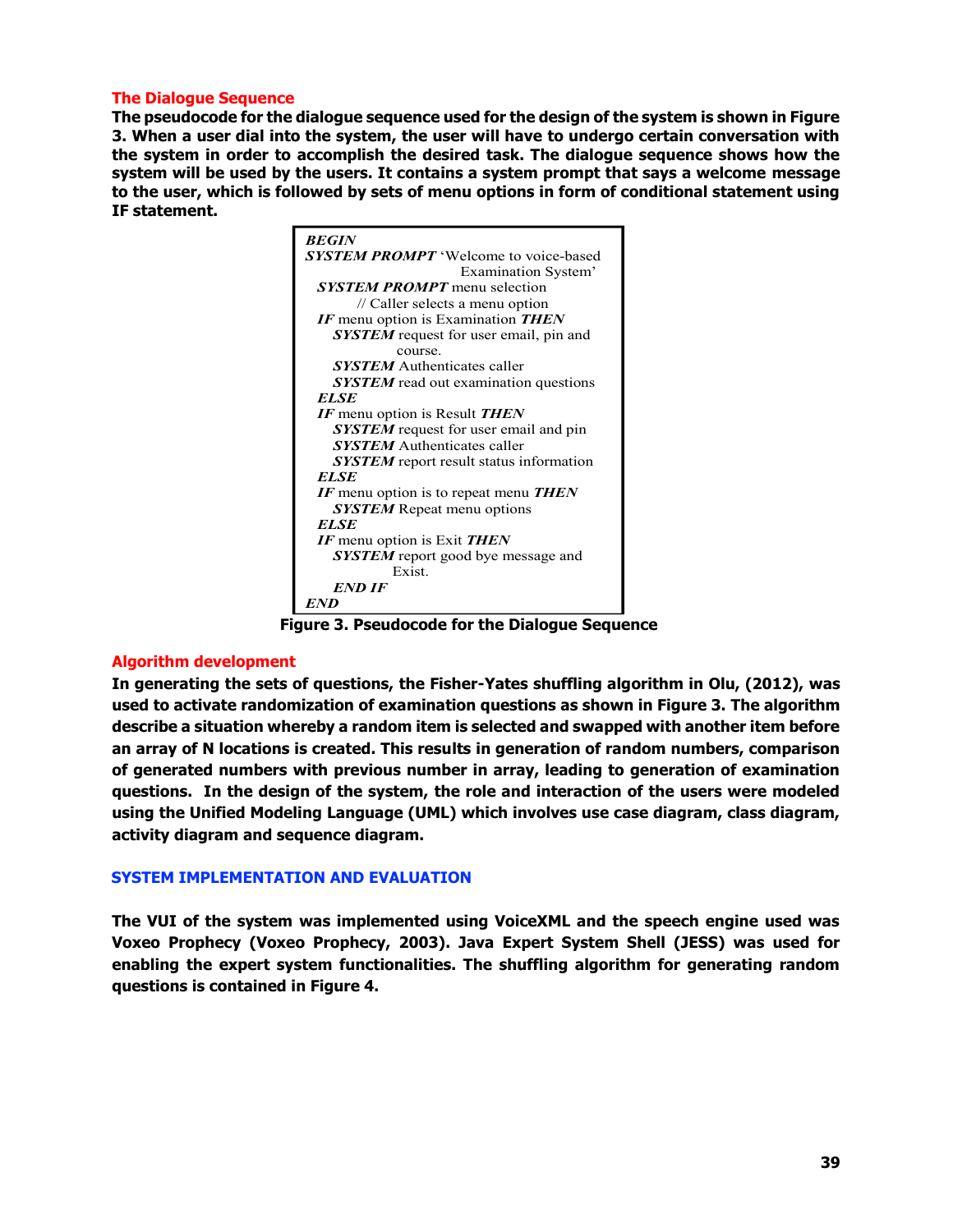

**Figure 4. Shuffling algorithm for generating random questions**

**The system was implemented such that every validated user is presented with a dialog menu and examination questions that will be read out to the user. Users' answers are matched against the right answers in the database and the result communicated to the users through voice. When the application is run on a local computer, the user dial a particular sip number on Voxeo Prophecy (2003), to connect to the e-examination system and thereafter follow the dialogue sequence. When the system is deployed on a Voxeo speech engine, a number that is generated on the Voxeo platform is dialed from a mobile phone to connect to the eexamination system. The VUI gives instant feedback of examination results, as it is with a web-based examination. The WUI was implemented using JSP/Servlets which provides easy access to the expert shell. For the server side, JSP and Apache Tomcat were used, while MySQL and JDBC were used as the database. The WUI includes a login page, examination page, and addition of exam questions page. The sample screen shot in Figure 5 is a display of multiple examination questions and options in radio button list. Users are required to select only one option for each question.**



**Figure 5. Sample Examination Questions**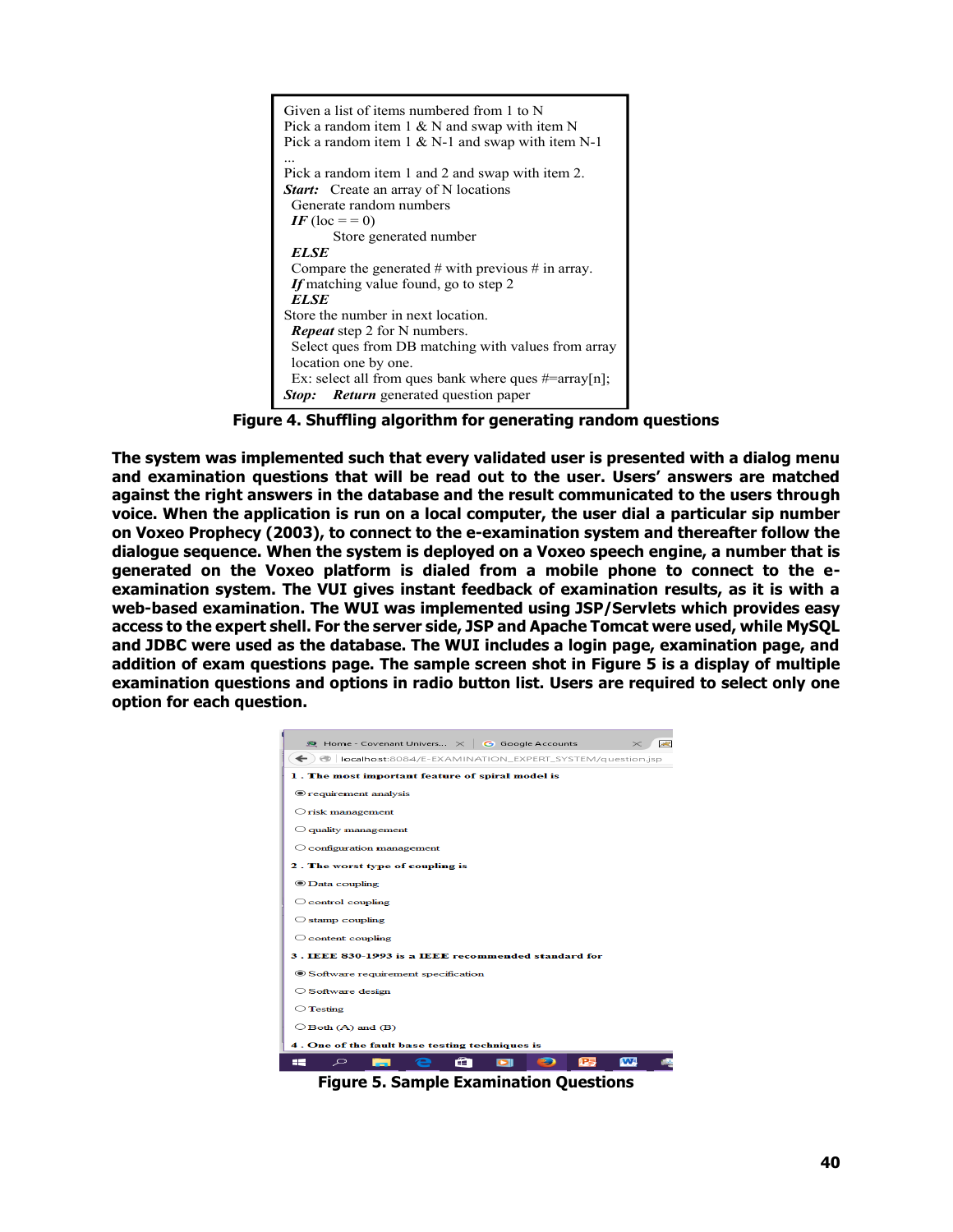### **Accessing the system**

**The voice user interface is accessed by calling a cellular phone number while the WUI is available through the web. When starting the dialogue, the system will have to authenticate the student and the course the student wishes to take the examination on. Once the process of authentication is completed, the welcome message and a rundown of menu choices will be presented. The web interface of the system is used by the system administrator for managing students' profile, examination question, course and result. The voice interface of the system can be accessed by users while the web interface can only be accessed by the administrator.**

**Voxeo Prophecy voice server was installed on a local computer and used to test the voice interface of the system (see Figure 6). Dialing a SIP phone number from the Voxeo Prophecy SIP phone connects to the application on the Voxeo platform. Once the connection is established, the system speaks out the welcome message and goes onward to verify the user by asking for the user email, password and course before the examination can be conducted. The voice application can be accessed` using a mobile phone by dialing the iNum +883510012356454. The number is generated by the by Voxeo once the application is deployed on Voxeo voice server.**



**Figure 6. Voxeo Prophecy SIP Phone**

#### **Usability evaluation**

**The total score of all the respondents was calculated for each of the usability features by finding the mean of all the scores on the survey questionnaires that was administered. The average, standard deviation and variance of all the results collected for the usability features are presented in Table 1. From Table 1, the average user satisfaction was given as 3.33, efficiency as 3.80 and the effectiveness as 3.25. Question 3 had a lower score of 2.4 in that the system was not able to complete most of the user's task and therefore not meeting their needs. However, the users found the system easy to use in Question 11, having a score of 4.2.**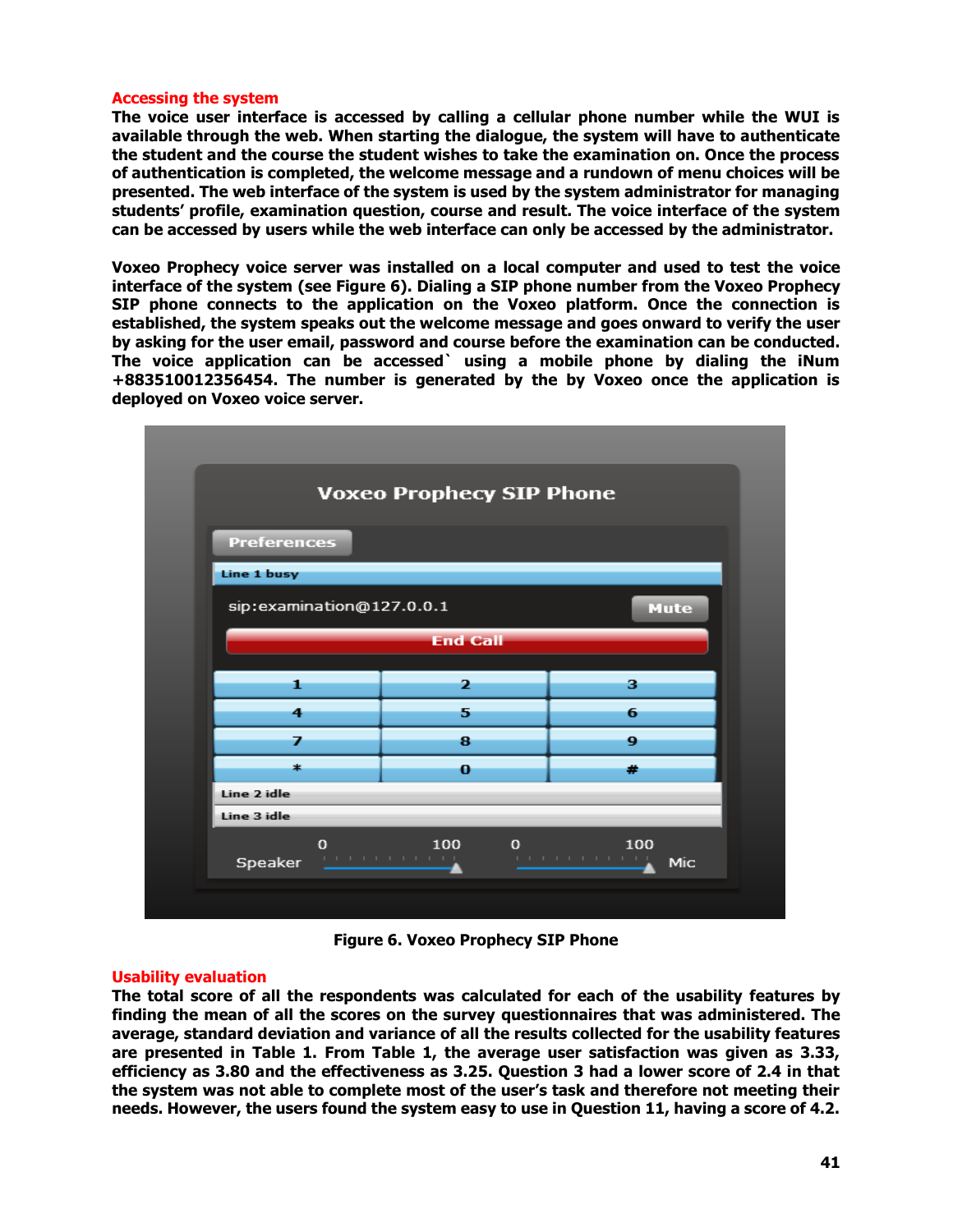**The usability analysis in Figure 7 shows that effectiveness is 31%, efficiency 37% and users' satisfaction 32%. The results of the usability evaluation showed that the developed application had an 'Average Usability' rating of 3.48 out of 5 scales. A lot of studies on usability evaluation are of the opinion that a system with "Very Bad Usability" should have 1 as mean rating, "2 as Bad Usability", 3 as Average Usability, "4 as Good Usability" and "5 as Excellent Usability". Also, Sauro and Kindlund, (2005), proposed that "Good Usability" and "Average Usability" should have a mean rating of 4 and 3 respectively on a scale of 1-5. Therefore, it can be concluded that the prototype e-examination VUI application developed for the visually impaired learners in ODL has "Average Usability" based on the average (AVG) total rating of 3.48**

| <b>Table 1. Survey Results</b> |                                       |                |                                     |                 |
|--------------------------------|---------------------------------------|----------------|-------------------------------------|-----------------|
|                                | <b>ITEMS</b>                          | <b>AVERAGE</b> | <b>STARDARD</b><br><b>DEVIATION</b> | <b>VARIANCE</b> |
| S/N                            | <b>USER SATISFACTION</b>              |                |                                     |                 |
| $\mathbf{1}$                   | I was able to complete my task        |                |                                     |                 |
|                                | successfully and with ease.           | 3.2            | 1.03                                | 1.07            |
| $\overline{2}$                 | The system worked the way I           |                |                                     |                 |
|                                | expected in the conversation.         | 3.2            | 1.03                                | 1.07            |
| 3                              | The system was able to meet my        |                |                                     |                 |
|                                | need.                                 | 2.4            | 0.69                                | 0.49            |
| 4                              | I was able to complete my task on     |                |                                     |                 |
|                                | time.                                 | 3.2            | 1.03                                | 1.07            |
|                                | There was no difficult step(s)        |                |                                     |                 |
| 5                              | involved in the completion of my      |                |                                     |                 |
|                                | task.                                 | 3.8            | 0.63                                | 0.40            |
| 6                              | The system responded in a friendly    |                |                                     |                 |
|                                | manner (user friendly).               | 4.2            | 0.91                                | 0.84            |
|                                | Average                               | 3.33           | 0.89                                | 0.82            |
|                                | <b>EFFICIENCY</b>                     |                |                                     |                 |
| $\overline{\mathbf{z}}$        | The system was able to understand     |                |                                     |                 |
|                                | what I said.                          | 3.5            | 0.85                                | 0.72            |
|                                | The pace of interaction with the      |                |                                     |                 |
| 8                              | system was appropriate in the         |                |                                     |                 |
|                                | dialogue.                             | 3.8            | 1.03                                | 1.07            |
| 9                              | I was able to navigate the system     |                |                                     |                 |
|                                | using the dialogue menus.             | 4.0            | 0.67                                | 0.44            |
| 10                             | The system was not sluggish and       |                |                                     |                 |
|                                | slow to reply to me                   | 3.5            | 1.35                                | 1.83            |
| 11                             | The system was easy to use.           | 4.2            | 0.12                                | 0.18            |
|                                | Average                               | 3.80           | 0.86                                | 0.85            |
|                                | <b>EFFECTIVENESS</b>                  |                |                                     |                 |
| 12                             | The system did not show any error     |                |                                     |                 |
|                                | message while using it.               | 2.9            | 0.99                                | 0.99            |
| 13                             | The system was able to recover from   |                |                                     |                 |
|                                | any error or mistake easily.          | 4.0            | 1.15                                | 1.33            |
| 14                             | The voice response from the system    |                |                                     |                 |
|                                | was audible and clear.                | 3.9            | 0.73                                | 0.54            |
|                                | I was able to familiarize myself with |                |                                     |                 |
| 15                             | the system when I used it for the     |                |                                     |                 |
|                                | first time.                           | 3.2            | 1.31                                | 1.73            |
| 16                             | I would use the system regularly to   |                |                                     |                 |
|                                | execute my task.                      | 2.3            | 0.82                                | 0.68            |
| 17                             | The performance of the system was     |                |                                     |                 |
|                                | satisfactory.                         | 3.2            | 1.23                                | 1.51            |
|                                | <b>Average</b>                        | 3.25           | 1.04                                | 1.13            |
|                                | <b>Overall Average rating</b>         | 3.48           | 0.93                                | 0.93            |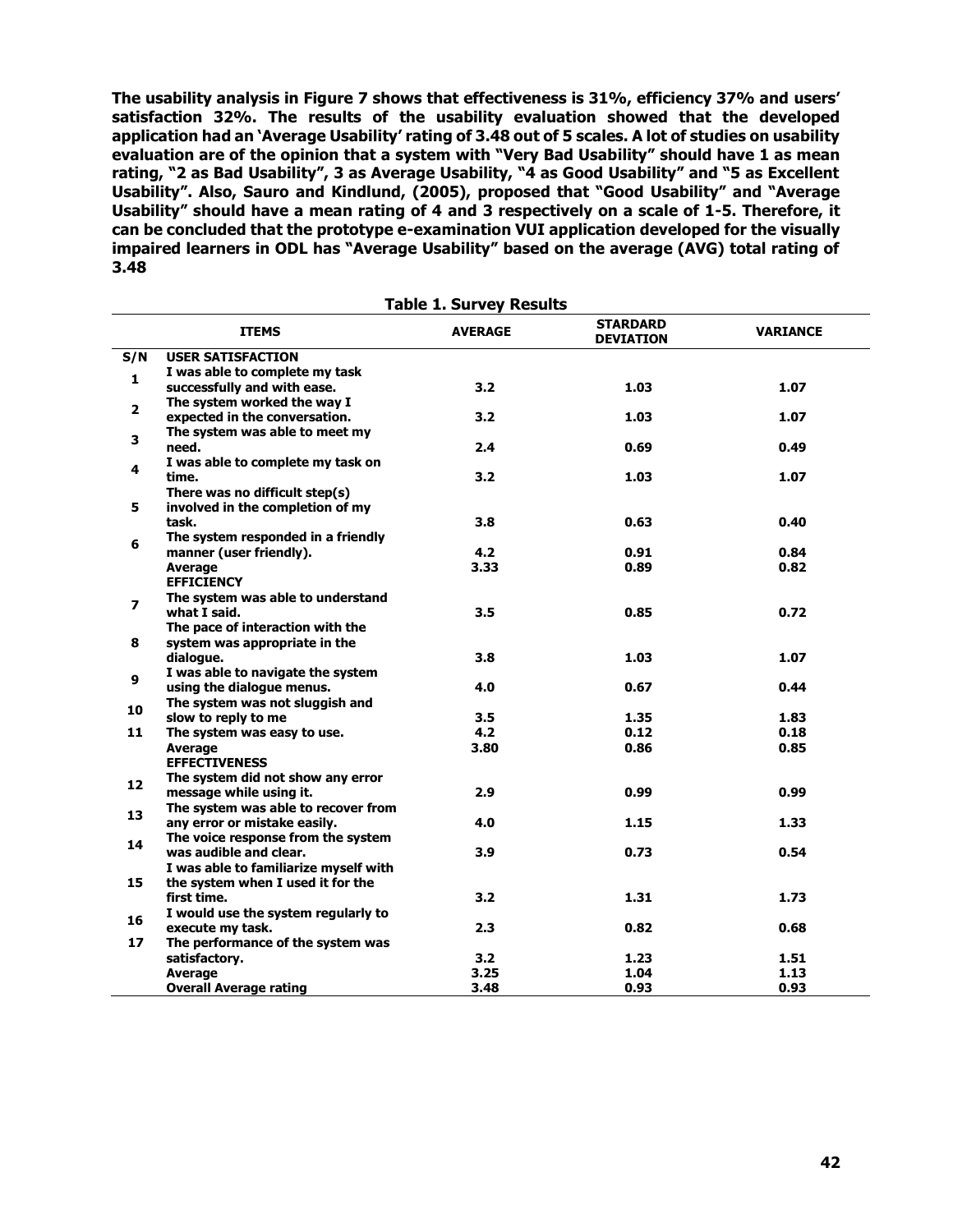

**Figure 7. Usability Analysis. Mean=3.48**

# **CONCLUSION**

**It should be noted that studies by previous scholars on assistive technology (such as the one reported in this article) for the visually impaired learners, have largely focused on the success stories in developed countries in the Western Europe and North America, where significant progress has been recorded (Ahmad, 2015; Ake, Nena and L. Hannu, 2010 and Ferguson, 2008). However, the status of assistive technology in the developing countries in Africa, Eastern Europe and Asia, mainly highlights drawbacks in its implementation (Charema, 2007). Among the predominant obstacles to the successful implementation of voice-based inclusive education for the visually impaired includes inadequate funding, insufficient trained teachers and support staff, governmental support, ineffective policies and legislation, political instability, and economic crisis (Ahmad, 2015). These are some of the limitations of the study that would need to be addressed, for successful deployment of the voice-based e-examination expert system for the visually impaired. In terms of security of the application, authentication of the caller using email and pin was engaged. Further works on this study will include a third mode of authentication using caller's voice print.**

**In this paper, an e-examination of voice-based framework for the visually impaired learners in ODL has been provided. The framework was used as a guide to develop a voice-based application as proof of concept. Other tools that aided the implementation include system design, pseudocode, dialogue sequence and algorithm. A usability evaluation of the system was also conducted. The voice-based e-examination system would improve the accessibility of examination in distance learning for learners with visual impairment, as well as other ablebodied learners.** 

**ACKNOWLEDGEMENT: The authors would like to thank Covenant University Nigeria for providing the platform to carry out this research.**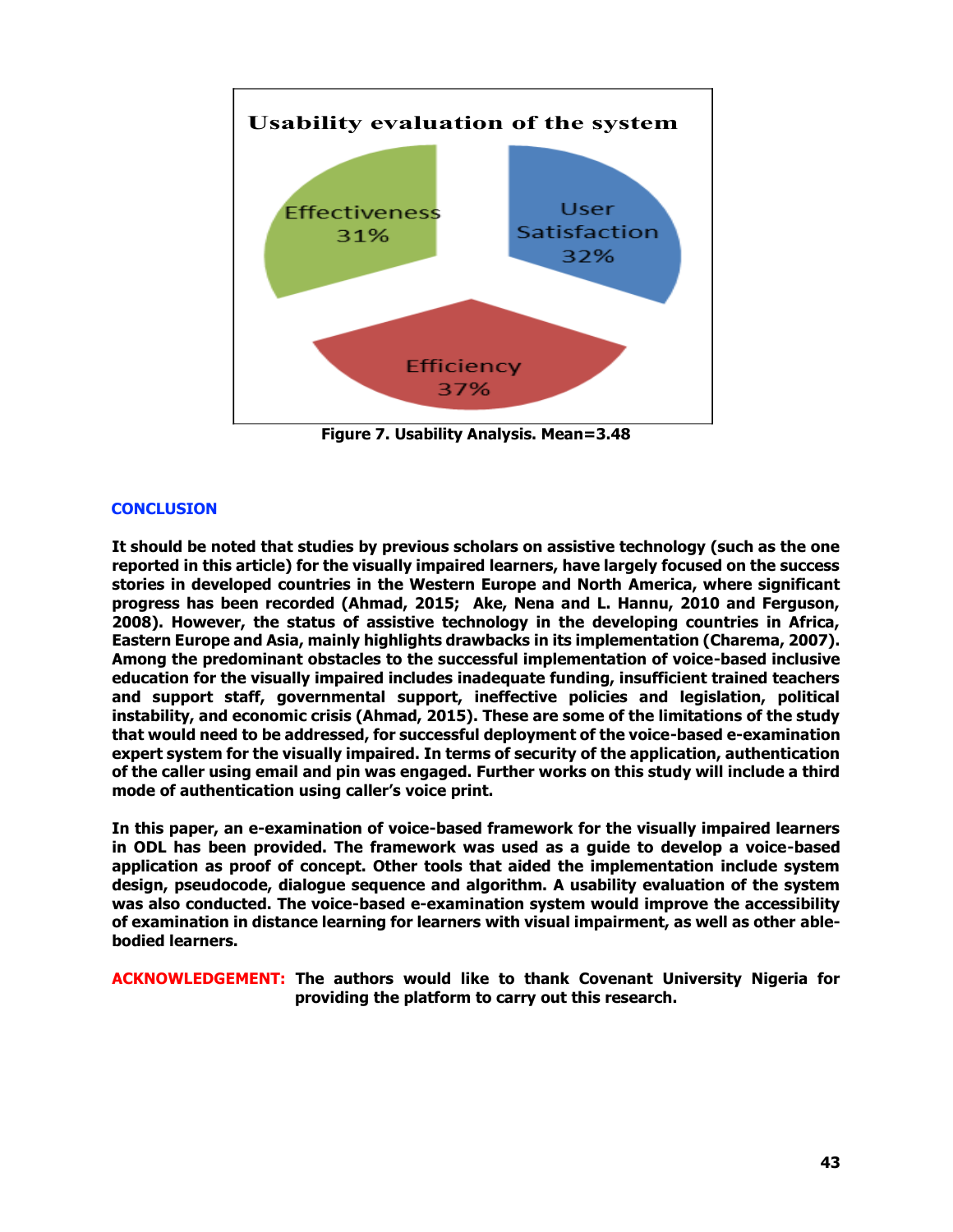## **BIODATA and CONTACT ADDRESSES of AUTHORS**



**Dr. Ambrose Agbon AZETA is a Senior Lecturer in the Department of Computer and Information Sciences, Covenant University, Ota, Ogun State, Nigeria. He holds B.Sc, M.Sc and Ph.D in Computer Science from University of Benin, University of Lagos and Covenant University Nigeria respectively. He has worked and held several Information Technology (IT) positions in the industry before joining academics in 2005. His current research interests are in the following areas: Technology-Enhanced Learning, Dialogue Systems (Voice-Enabled Systems), Web/Mobile Computing and Software Engineering. He is a member of the Nigerian Computer Society (NCS) and Computer Professional Registration Council of Nigeria (CPN).** 

**Ambrose Agbon AZETA Department of Computer and Information Sciences Covenant University, Ota Ogun State, NIGERIA Phone: +234 8039540844 Email: [ambrose.azeta@covenantuniversity.edu.ng](mailto:ambrose.azeta@covenantuniversity.edu.ng)**



**Itorobong A. INAM has completed her master's degree program in Computer Science at Covenant University. Her research interest includes e- Learning technology and Voice-enabling systems.**

**Itorobong A. INAM Department of Computer and Information Sciences Covenant University, Ota, Ogun State, Nigeria. Phone: +2347082658345 Email: [praizinam@gmail.com](mailto:praizinam@gmail.com)**



**Dr. Olawande DARAMOLA has a doctoral degree in Computer Science with many years of university teaching and research experience. He is currently an Associate Professor of Information Technology at the Cape Peninsula University Technology, Cape Town, South Africa. His research interests include Applied Software Engineering, Intelligent Systems, and Semantic Web Technologies. He has published many academic papers in leading journals and peer-reviewed conferences in the fields of Computer Science, and Information and Communication Technology.**

**Olawande DARAMOLA Department of Information Technology Faculty of Informatics and Design Cape Peninsula University of Technology, 800, Cape Town, South Africa Phone: +27618618287 Email: daramolaj@cput.ac.za**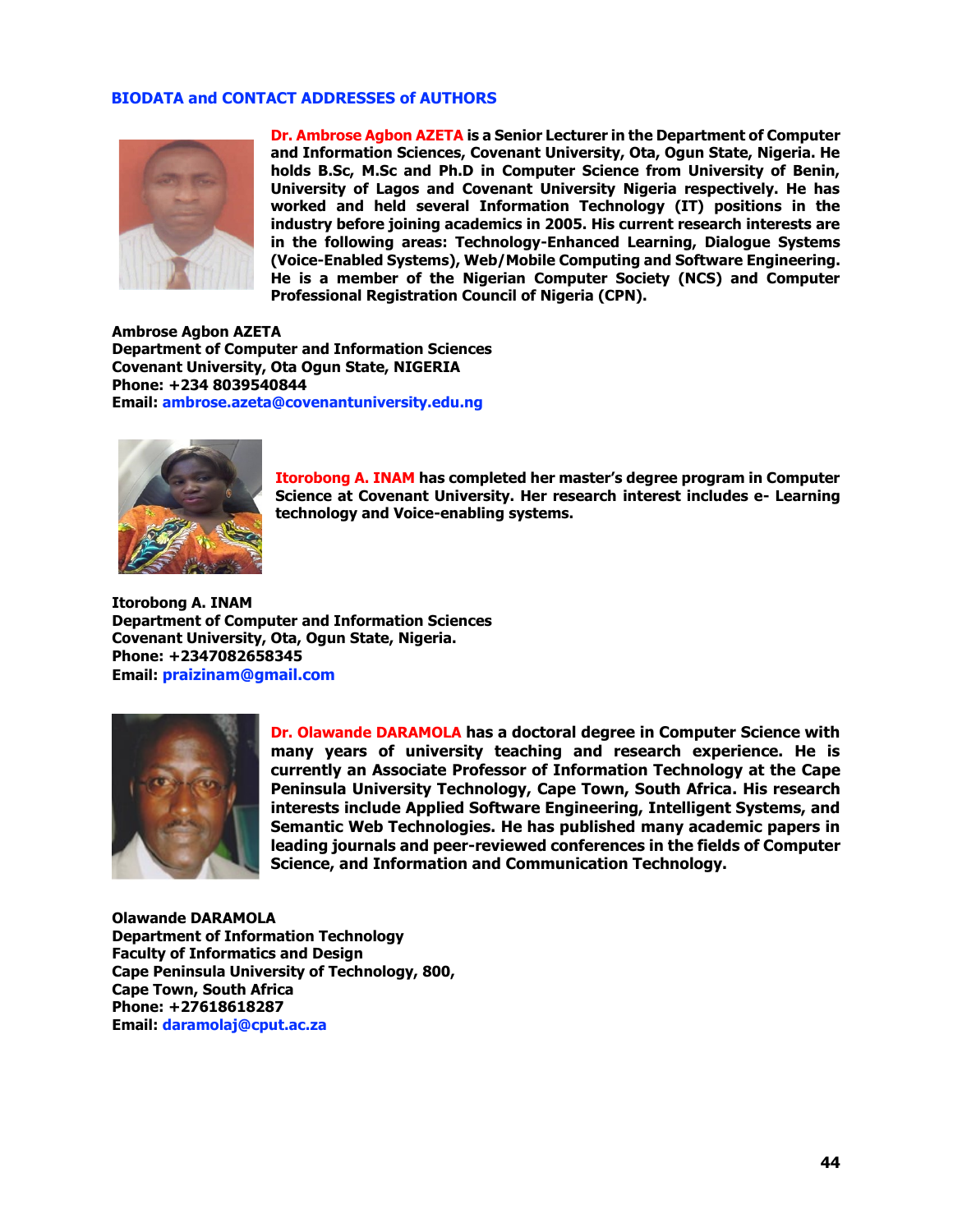#### **REFERENCES**

- **Ahmad, F. K. (2015). Use of Assistive Technology in Inclusive Education. Transcience, Vol. 6, Issue 2, ISSN 2191.**
- **Ake, G., Nena, L. and Hannu, L. (2010). Effective Use of Assistive Technologies for Inclusive Education in Developing Countries: Issues and challenges from two case studies. International Journal of Education and Development using Information and Communication Technology (IJEDICT), 2010, Vol. 6, Issue 4, pp.5-26.**
- **Alsobhi, A. A., Khan, N. and Rahanu, H. (2015). DAEL Framework: A New Adaptive E-learning Framework for Students with Dyslexia. Elsevier ICCS 2015 International Conference on Computational Science, Vol. 51, pp. 1947–1956.**
- **Arditi, A. (2012). Designing for people with partial sight. Retrieved from [http://www.lighthouse.org](http://www.lighthouse.org/)**
- **Ayo, C. K., Odukoya, J. A. and Azeta, A. A. (2014). A Review of Open and Distance Education and Human Development in Nigeria. International Journal of Emerging Technologies in Learning, 9(6): 63-67**
- **Azeta, A. A., Ayo, C. K., Atayero, A. A. and Ikhu-Omoregbe, N. A. (2008). Development of a Telephone-based e-Learning Portal. 1 st International Conference on Mobile Computing, Wireless Communication, e-Health, M-Health and TeleMedicine (FICMWiComTelHealth '08), 18 th – 20 th Nov. 2008 at Ladoke Akintola University of Technology (LAUTECH), Ogbomosho, Oyo State, Nigeria, pp. 141-149.**
- **Azeta, A. A., Ayo, C. K., Atayero, A. A. and Ikhu-Omoregbe, N. A. (2009). A Case-Based Reasoning Approach for Speech-Enabled e-Learning System. 2nd IEEE International Conference on Adaptive Science & Technology (ICAST). December 14 – 16, 2009, Ghana.**
- **Charema, J. (2007). From Special Schools to Inclusive Education: The way forward for Developing Countries South of the Sahara. The Journal of the International Association of Special Education, Vol. 8, No. 1, pp. 88-97.**
- **Choudhury, R. D., Borbora, K. A. and Sarma, S. K. (2013). ESOA: A Web-Based Expert System for Online Assessment: Prototype, Design and Implementation. International Journal of Computer Science Engineering and Information Technology Research (IJCSEITR), Vol. 3, Issue 2, ISSN 2249-6831.**
- **Ferguson, D. L. (2008). International trends in inclusive education: The Continuing Challenge to Teach Each one and Everyone. European Journal of Special Needs Education, Vol. 23, No. 2, pp. 109-120.**
- **Gallivan, P., Hong, Q., Jordan, L. and Li, E. (2002). VoiceXML Absentee System. Proceedings of Mid-Atlantic Student Workshop on Programming Languages and Systems, Pace University, April 19, 2002.**
- **García, V. M. A., Ruiz, M. D. P. and Pérez, J. R. P. (2012). Voice Interactive Classroom, a Service-oriented Software Architecture for Speech-enabled Learning. Journal of Network and Computer Applications, 33(5), 603-610**
- **Hatzilygeroudis, I., Chountis, P., Giannoulis, C. and Koutsojannis, C. (2005). Using Expert Systems Technology For Student Evaluation In A Web Based Educational System. Conference Proceedings from Web-Based Education (WBE 2005). Grindelwald, Switzerland. February 21 – 23, 2005.**